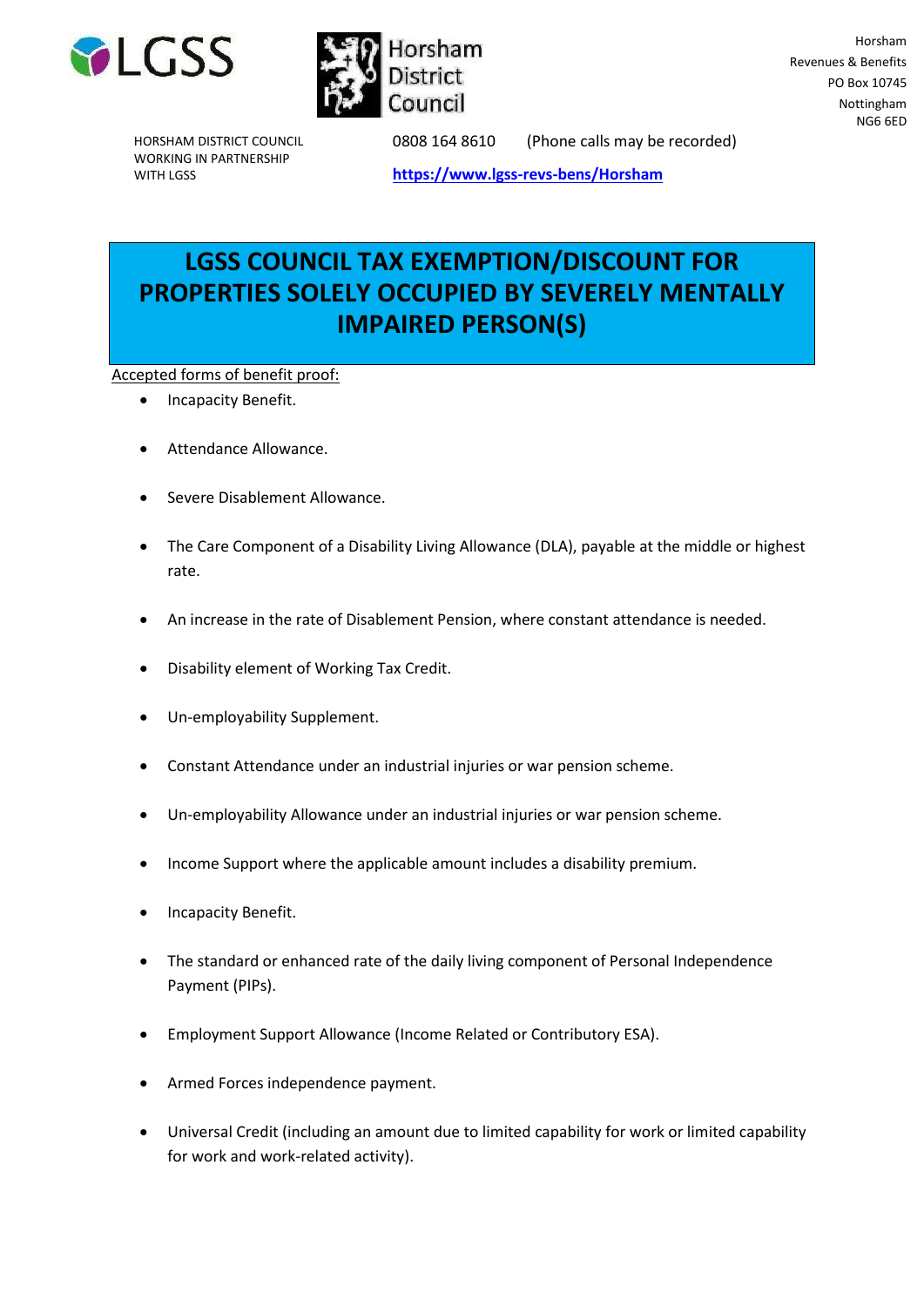### *Part 1: Complete this part of the form and send it to the Council at the address above.*

| <b>SECTION 1 - DETAILS OF THE PERSON WHO IS SEVERELY MENTALLY IMPAIRED</b>                                                                                                              |                                                                                                                                                                                                                                                                                                                                                                                                                                                                                          |
|-----------------------------------------------------------------------------------------------------------------------------------------------------------------------------------------|------------------------------------------------------------------------------------------------------------------------------------------------------------------------------------------------------------------------------------------------------------------------------------------------------------------------------------------------------------------------------------------------------------------------------------------------------------------------------------------|
| Forename                                                                                                                                                                                |                                                                                                                                                                                                                                                                                                                                                                                                                                                                                          |
| Surname                                                                                                                                                                                 |                                                                                                                                                                                                                                                                                                                                                                                                                                                                                          |
| Date of Birth                                                                                                                                                                           |                                                                                                                                                                                                                                                                                                                                                                                                                                                                                          |
| Date discount disregard required from                                                                                                                                                   |                                                                                                                                                                                                                                                                                                                                                                                                                                                                                          |
| Relationship of dependent relative(s)                                                                                                                                                   |                                                                                                                                                                                                                                                                                                                                                                                                                                                                                          |
| <b>ENTITLEMENT</b>                                                                                                                                                                      |                                                                                                                                                                                                                                                                                                                                                                                                                                                                                          |
| Please circle the appropriate<br>PROOF OF BENEFIT/ENTITLEMENT MUST BE<br>PROVIDED WITH THIS APPLICATION.<br><b>APPLICATIONS LACKING SUFFICIENT PROOF</b><br><b>CANNOT BE PROCESSED.</b> | Short-term or Long-term Incapacity<br>$\bullet$<br>Benefit/ESA (on the grounds of illness or<br>disability<br><b>Attendance Allowance</b><br>Severe Disablement Allowance<br>The middle or higher rate care<br>$\bullet$<br>component of Disability Living Allowance<br>Increase in Disablement Pension where<br>constant attendance is needed<br>Disability element of Working Tax Credit<br>Constant Attendance Allowance payable<br>$\bullet$<br>under the Industrial Injuries of War |
|                                                                                                                                                                                         |                                                                                                                                                                                                                                                                                                                                                                                                                                                                                          |
| Please give the date the allowance commenced                                                                                                                                            |                                                                                                                                                                                                                                                                                                                                                                                                                                                                                          |

| <b>SECTION 2 - HOUSEHOLD DETAILS</b>           |  |
|------------------------------------------------|--|
| Number of people aged 18 or over resident in   |  |
| the applicant's property                       |  |
| Number of people aged 16 or 17 in the          |  |
| applicant's property                           |  |
| Please list their name(s) and Date(s) of Birth |  |
|                                                |  |
|                                                |  |
|                                                |  |
|                                                |  |
|                                                |  |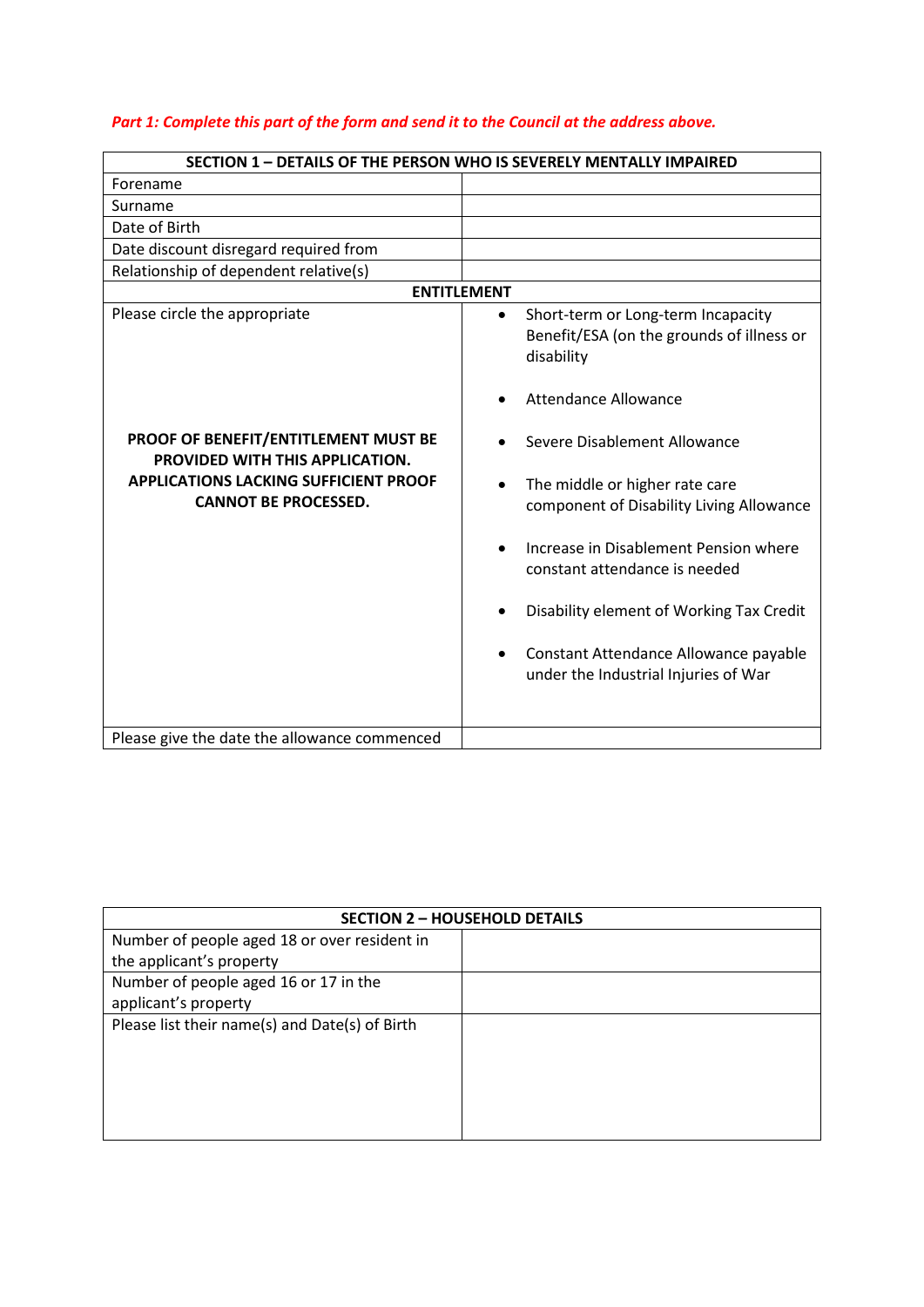#### **DECLARATION**

I declare that the information given on this form is complete and accurate to the best of my knowledge. **REMEMBER, if you give false information you may be prosecuted.**

In order to protect public funds, the Council may use the information you have provided on this form to prevent and detect fraud. The Council may also share this information, for the same purposes, with other organisations which handle public funds.

| Full Name (BLOCK CAPITALS) |  |
|----------------------------|--|
| Signature                  |  |
| Date                       |  |
| Telephone                  |  |

**Information will only be used by Horsham District Council and its employees in accordance with Data Protection Act 1998. Horsham District Council will not supply information to any other organisation or individual except to the extent permitted by the Data Protection Act and which is required or permitted by law in carrying out any of its proper functions.**

Please send form to: Horsham Revenues and Benefits, PO Box 10745, Nottingham, NG6 6ED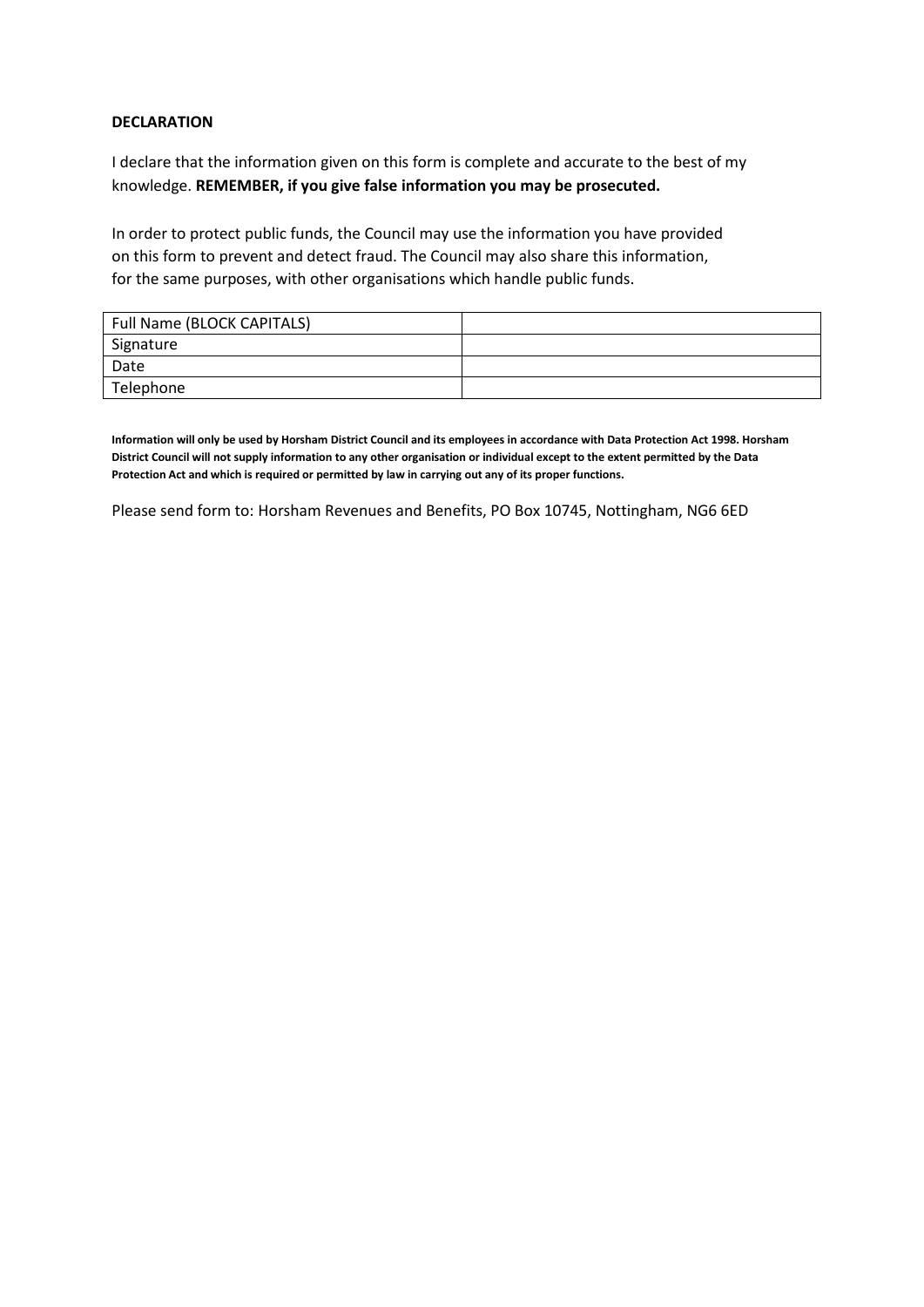



HORSHAM DISTRICT COUNCIL WORKING IN PARTNERSHIP WITH LGSS

0808 164 8610 (Phone calls may be recorded)

**<https://www.lgss-revs-bens/Horsham>**

# **LGSS COUNCIL TAX EXEMPTION/DISCOUNT FOR PROPERTIES SOLELY O9CCUPED BY SEVERELY MENTALLY IMPAIRED PERSON(S)**

### *Part 2: Complete section 1 of the form and take it to your medical practitioner*

| Account Reference         |  |
|---------------------------|--|
| <b>Property Reference</b> |  |
| Date of Issue             |  |

**This form is to be returned within 21 days**

| <b>SECTION 1 - AUTHORISATION OF REVENUES AND BENEFITS</b><br>I authorise you to seek, on my/the applicant's behalf, a certificate from the following registered<br>medical practitioner* |  |
|------------------------------------------------------------------------------------------------------------------------------------------------------------------------------------------|--|
| Doctor's Name                                                                                                                                                                            |  |
| Doctor's Surgery (or hospital)                                                                                                                                                           |  |
| Address of Surgery (or hospital)                                                                                                                                                         |  |
| Signature of person acting for the applicant                                                                                                                                             |  |
| Relationship to Applicant                                                                                                                                                                |  |
| Address                                                                                                                                                                                  |  |
| <b>Telephone Number</b>                                                                                                                                                                  |  |
| Date                                                                                                                                                                                     |  |

*I agree that the Medical Practitioner should return this certificate direct to the Head of Revenues and Benefits if I am unable to do so myself.*

*\*This will normally be the applicant's General Practitioner. Any certificate issued will be for use ONLY in applying for a disregard for Council Tax discount purposes.*

| Name of Applicant   |  |
|---------------------|--|
| Applicant's Address |  |
|                     |  |
|                     |  |
|                     |  |
|                     |  |
|                     |  |